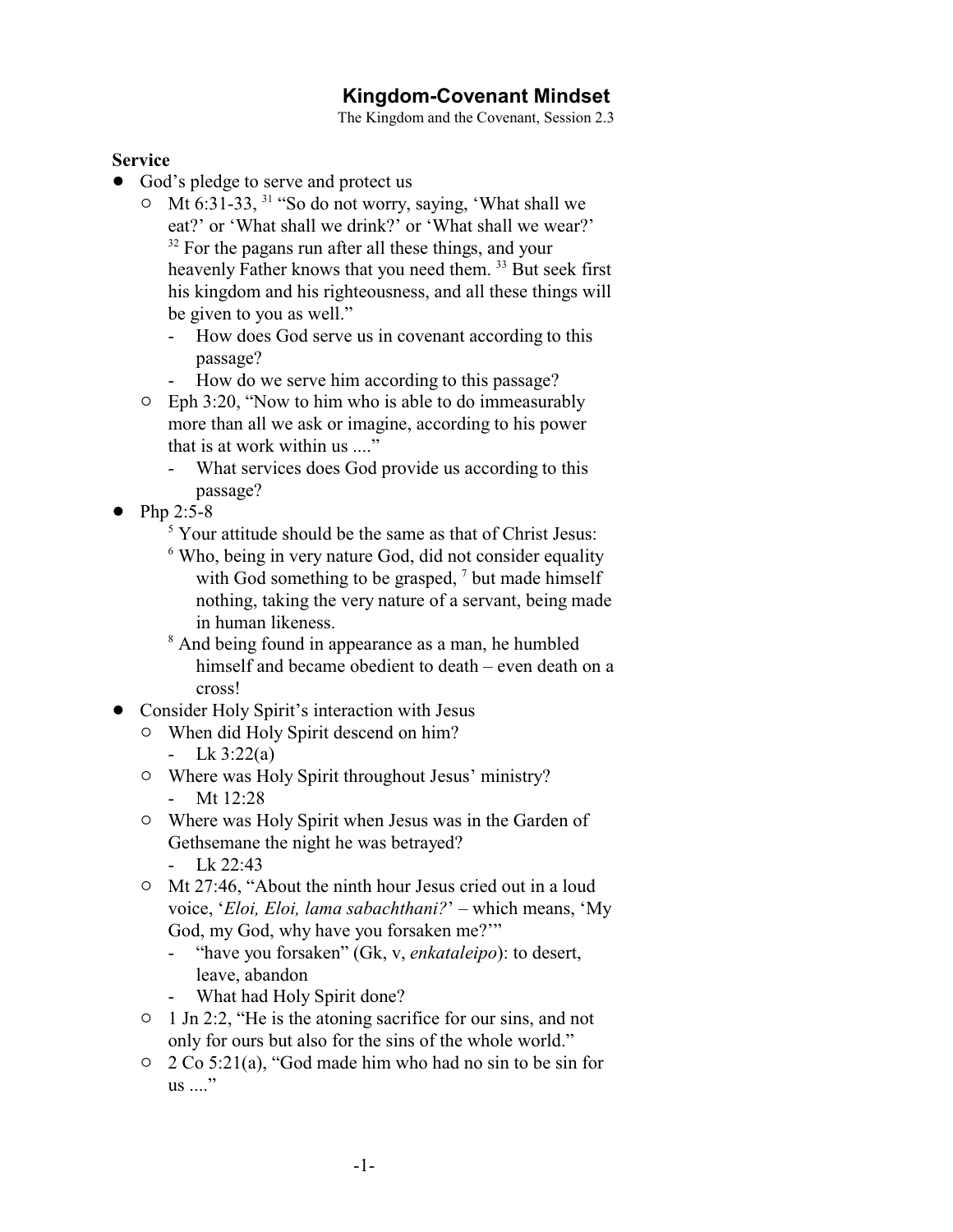- What effect does sin have on one's relationship with God?
- Gen 2:17, "... but you must not eat from the tree of the knowledge of good and evil, for when you eat of it you will surely die."
- $\circ$  Mt 12:40, "For as Jonah was three days and three nights in the belly of a huge fish, so the Son of Man will be three days and three nights in the heart of the earth."
- <sup>o</sup> Heb 5:5(c), "But God said to him, 'You are my Son; today I have become your Father."
	- What does it mean when God says that to a person?
- o Mt 28:18, "Then Jesus came to them and said, 'All authority in heaven and on earth has been given to me.'"
	- Did Jesus have authority in heaven & on earth before he came to earth?
	- Did Jesus have authority in heaven & on earth while he was on earth as a human?
	- Did Jesus have authority on earth when he "became sin" on the cross?
- $\circ$  Here's what happened:
	- The Son of God emptied himself of his divine nature & became the human, Jesus
	- Jesus the man became sin, lost his authority & died as a sinner
	- Jesus the resurrected human was born again & regained all authority in heaven & on earth
- $\circ$  All this was necessary for him to become the perfect sacrifice for humanity's sin, then become the firstborn of redeemed humanity

Consider the extent of Jesus' service to you and you'll have less trouble serving him.

- In a covenant, each partner pledges to serve the other; to focus on their well-being, including their needs, interests & desires
- What kingdom responsibilities or obligations for service does our covenant impose on us?
- How must this service mindset affect our thinking?
- How does a mindset of service enable us to be more effective in God's kingdom?
- How can we develop this mindset?